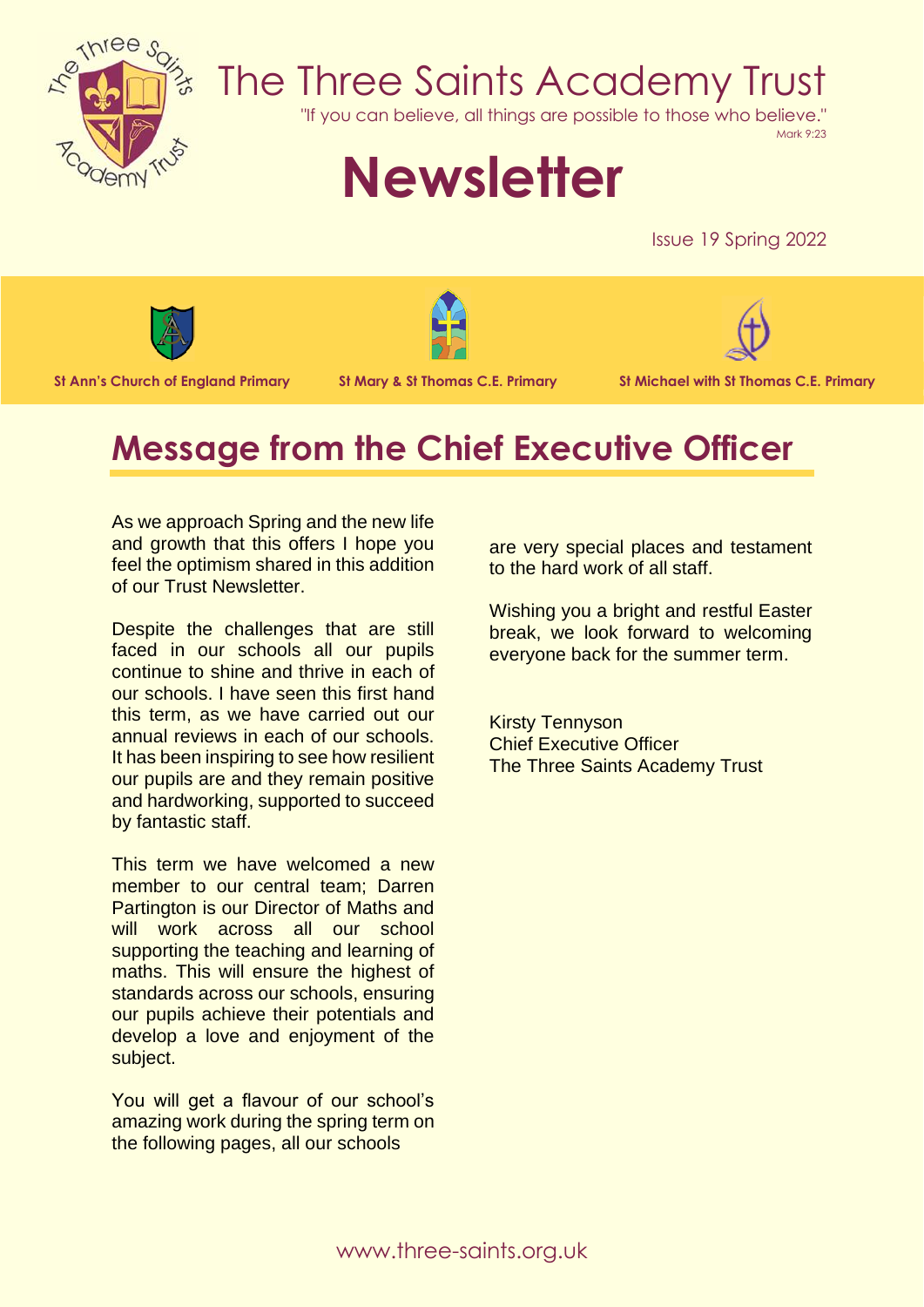

# **MUSIC APPRECIATION DAY**

This Spring term, we had one of our favourite days of the year – Music Appreciation Day! The focus this year was Musical Theatre composers; from Andrew Lloyd Webber to Lin Manuel Miranda. The children in each year group learned all about an influential composer, listened and appraised their music, performed a piece of their work either by singing or using their musical instruments and even composed their own pieces inspired by the artists. The school was alive with the sound of music, just how we like it! Some of the highlights included… Y1 creating a band just like The School of Rock! They chose an instrument, improvised their hearts out and then declared: WE'RE IN THE BAND! Y3 brought us all to tears with their rendition of You Will Be Found from Pasek and Paul's Dear Evan Hansen. And Y2 started at the very beginning… a very good place to start!

### **Y4 SLEEPOVER**

This term y4 thoroughly enjoyed their sleepover. It has been over 2 years since we have been able to host a sleepover and this year's really lived up to our<br>expectations. The children planned. expectations. The children shopped and prepared their own dinner, they enjoyed pitching their tents and then sat around the camp fire singing camp songs. In the morning the children created journey sticks to reflect on the fun they had. What a fantastic experience for our pupils!





### **DEAR ZOO THEATRE TRIP**

It was such a lovely treat for The Reception and Y1 children to visit the Theatre Royal this term. All the children enjoyed joining in with the storytelling of this much loved and familiar story. We are so pleased that we had this opportunity to take our younger children to experience a live show. Members of the local community commented upon their exemplary behaviour – well done, Reception and Y1!



### **PARENTS/ CARERS BACK IN SCHOOL**

After two academic years of restrictions and the many (many!) zoom interactions, it has been such a joy to welcome parents and carers back into school to share in class worships, family learning and parent insights. The feedback has been hugely positive and as always, parents and carers have been astounded by how incredibly hard our children work.

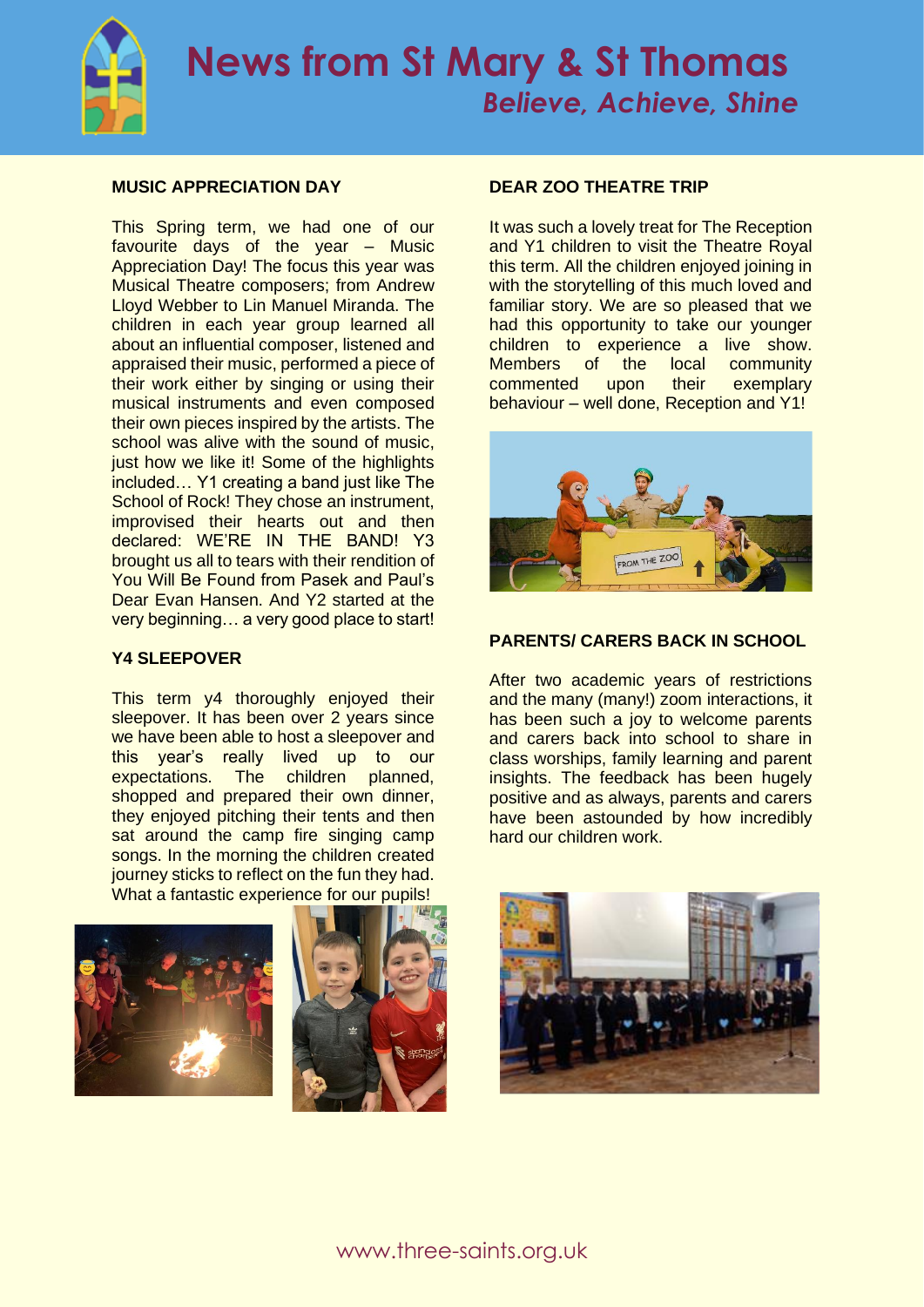

# **News from St Ann's**

Together, we aim high; with God's love, we can fly

#### **WORLD BOOK DAY**

This year's World Book Day was made all the more special when the adult children of a former member of staff; Edwina Rowley, made a £2000 donation to school in her memory. The money has been used to purchase brand new books for all class libraries, all chosen by our children. Children also enjoyed learning from Reverend David all about how reading is accessible to everyone. Our World Book Day celebrations are continuing into the summer term when all classes will visit Rainhill Library to learn about the benefits of bedtime stories and to encourage membership.



#### **CULTURAL EXPERIENCE**

Y5 enjoyed a cultural visit to the beautiful Liverpool Philharmonic this term where they experienced a live orchestra. Such a fantastic way to deliver the singing and listening strands of the Music National Curriculum.



#### **SAFER INTERNET DAY**

On Friday 4 February we celebrated Safer Internet Day. The day started with a performance about how to be safe and secure online for Year 4 and Year 6, followed by workshops for Y6. All classes completed various e-safety related activities, and Mr Pattinson led workshops for parents/ carers about parental controls and settings on games consoles.



#### **STAND UP SPEAK UP**

Towards the end of last half term all classes took part in our annual Stand Up Speak Week. A special week which teaches our children about their rights, and encourages them to be child activitists and campaign for change. Children enjoyed learning about other children through history who have stood up for the rights of others. The week ended by 'Dressing to Express' to celebrate Children's Mental Health Week.

#### **SPORTING COMPETITIONS**

Over 60 children have represented St Ann's in Sporting Competitions this term. Competitions have included:rugby, athletics and girls football. And thanks to PECO, all KS2 children have taken part in an intra-school netball and benchball competitions.



#### **ASPIRATIONS**

Children enjoyed thinking about their futures during our Aspirations Focus Days. KS2 children benefitted from attending a Careers Fair, Y6 enjoyed finding out about the pathways to preferred careers and thinking about university life, while KS1 dressed up in outfit that represented the world of work! Equality, diversity and protected characteristics was a significant focus for the children's work, which linked beautifully to International Women's Day!